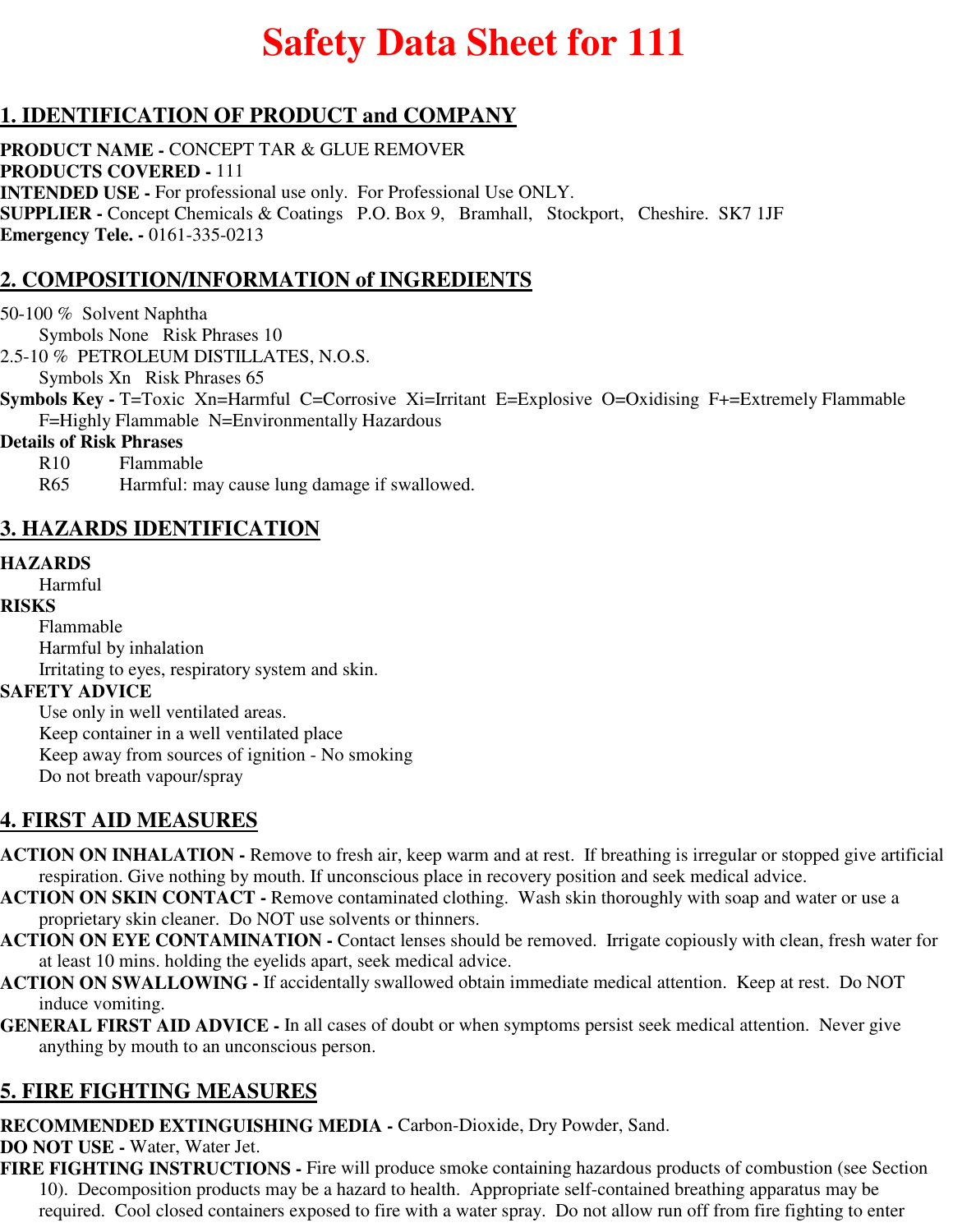drains or water courses.

# **6. ACCIDENTAL RELEASE MEASURES**

Exclude sources of ignition and ventilate the area. Exclude non-essential personnel. Avoid breathing vapours. Refer to protective measures listed in sect. 7&8. Contain and collect spillages with non-combustible absorbent materials e.g. sand, earth and place in suitable container for disposal in accordance with the waste regulations Clean preferably with a detergent, avoid use of solvents. Do not allow to enter drains or water courses. If it does the local water company should be contacted immediately, in case of contamination of streams rivers or lakes the National Rivers Authority

# **7. STORAGE AND HANDLING**

- **STORAGE PRECAUTIONS** If designated flammable is subject to the Highly Flammable Liquids & Liquefied Petroleum Gases Regulations. Up to 50lts may be kept in workroom fireproof cupboard or bin, otherwise in a separate room Observe the label precautions. Store between  $5 \& 25\phi$ C in a dry well ventilated place away from sources of heat, ignition and direct sunlight. No smoking. Prevent unauthorised access. Containers which are opened should be properly resealed and kept upright to prevent leakage. Store away from oxidising agents and strongly alkaline and acidic materials. The principles contained in the HSE's guidance note Storage of Packaged Dangerous Substances should be observed when storing this product.
- **HANDLING PRECAUTIONS** Vapours are heavier than air and may spread along floors. They may form explosive mixtures with air. Prevent creation of explosive or flammable mixtures and avoid vapour concs higher than the OEL Do not use in areas where potential sources of ignition exist. Electrical equipment should be protected to the appropriate standard. Use non sparking tools & exclude sources of heat, sparks & flames Keep container tightly closed. Never use pressure to empty, container is not a pressure vessel. Always keep in containers made of the same material as the supply container. Avoid skin & eye contact. For personal protection see Sect.8. Good housekeeping and regular removal of waste materials will minimise risks.

# **8. EXPOSURE CONTROLS AND PERSONAL PROTECTION**

#### **OCCUPATIONAL EXPOSURE LIMITS**

Solvent Naphtha Long Term: 300 ppm Notation SUP OES PETROLEUM DISTILLATES, N.O.S. Long Term: 700 mgm/m3 Notation SUP OES **NOTES -** Sen =Respiratory Sensitizer OES = Occupational Exposure Standard MEL = Maximum Exposure Limit OEL's are from EH40 except where marked SUP which are assigned by the supplier of the substance

- **ENGINEERING PRECAUTIONS** Provide adequate ventilation. Where reasonably practicable this should be achieved by the use of local exhaust ventilation and good general extraction. If extraction methods are insufficient to maintain concentrations of particulates and/or solvent vapours below relevant OEL's, suitable respiratory protective equipment should be worn.
- **GENERAL PRECAUTIONS** All ppe, including rpe, used to control exposure to hazardous substances must be selected to meet the requirements of the COSHH regulations.
- **RESPIRATORY PROTECTION** Air fed respiratory equipment should be worn when sprayed if levels cannot be controlled below OEL's and engineering methods cannot be reasonably improved.
- **HAND PROTECTION Full physical protection is best. Seek relevant advice from glove manufacturers. Barrier cream may** be of help but should not be applied after exposure has occurred.
- **EYE PROTECTION -** Eye protection designed to protect against liquid splashes should be worn.
- **SKIN PROTECTION -** Cotton or cotton/synthetic overalls or coveralls are normally suitable. Grossly contaminated clothing should be removed and the skin washed with soap & water or a proprietary skin cleaner.

# **9. PHYSICAL AND CHEMICAL PROPERTIES**

**Physical State -** Liquid

**Flash Point -** Determination Method: Abel Apparatus to British Standard BS 2000 Pt.170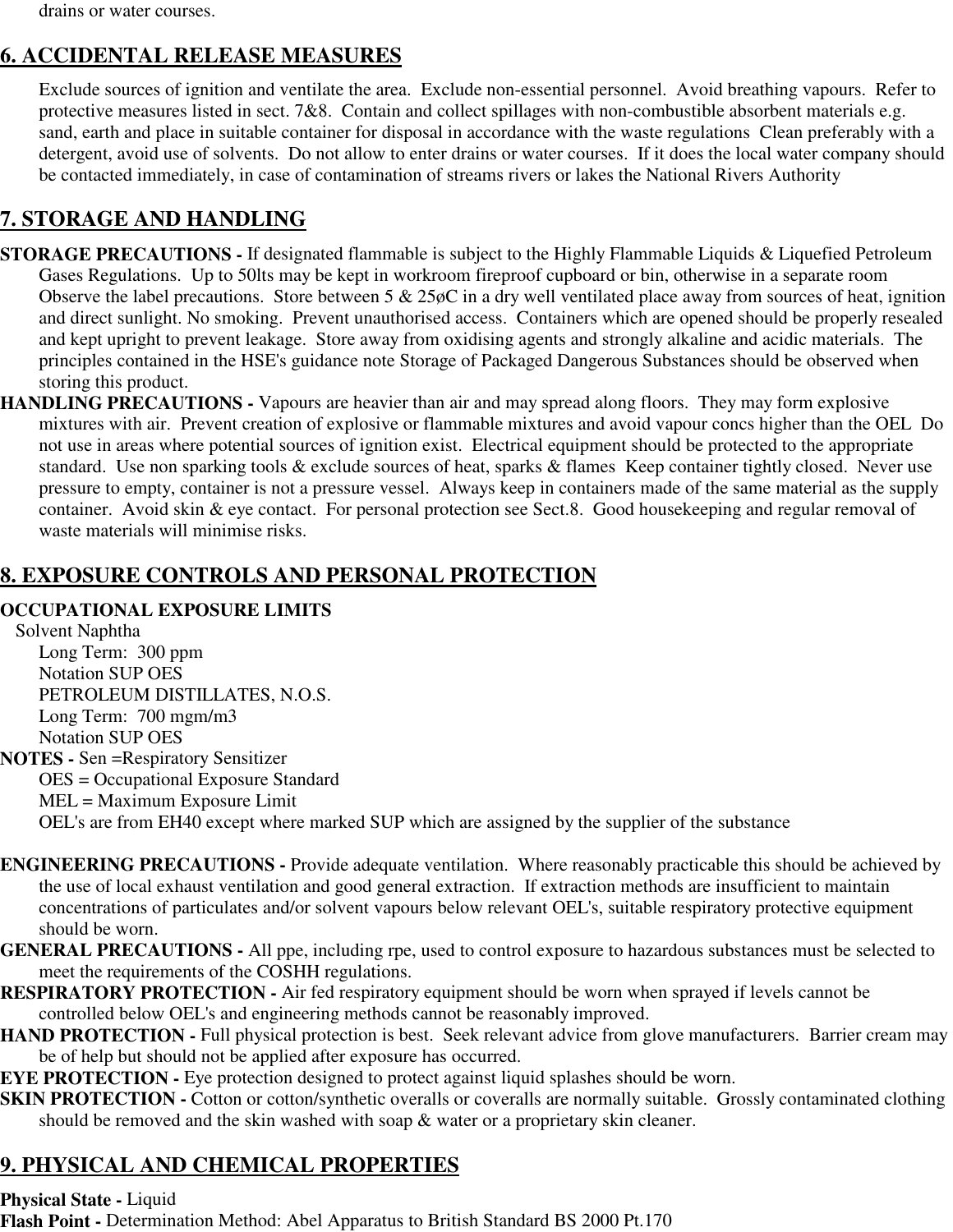## **10. STABILITY AND REACTIVITY**

Stable under the recommended storage & handling conditions (see Sect.7). In a fire, hazardous decomposition products such as smoke, carbon monoxide, carbon dioxide, and oxides of nitrogen may be produced. Keep away from oxidising agents and strongly alkaline and acid materials to prevent the possibility of an exothermic reaction.

## **11. TOXICOLOGICAL INFORMATION**

There is no data available on the product itself. Exposure to organic solvent vapours may result in adverse health effects such as irritation of the mucous membrane and respiratory system and adverse effects on the renal and central nervous systems. Symptons include headaches, dizziness, fatigue, muscular weakness, drowsiness and in extreme cases unconsciousness. Splashes in the eyes may cause irritation and reversible local damage. Repeated or prolonged contact with the product may lead to removal of natural fats from the skin resulting in non-allergic contact dermatitis and absorption through the skin. Splashes in or contamination of the eye may cause irritation and reversible local damage.

# **12. ECOLOGICAL INFORMATION**

There is no data available on the product itself. The product should not be allowed to enter drains or water courses or be deposited where it can affect ground or surface waters.

# **13. DISPOSAL CONSIDERATIONS**

Do not allow into drains or water courses or dispose of where ground or surface waters may be affected. Wastes, including emptied containers, are controlled wastes and should be disposed of in accordance with regulations made under the Control of Pollution (1974) & Environmental Protection (1990) Acts. Using the information in this data sheet, advice should be obtained from the Waste Regulation Authority whether the Special Waste Regulations 1980 apply.

## **14. TRANSPORT INFORMATION**

**UN No -** 1993 **Class -** 3 **Designation -** FLAMMABLE LIQUID For Transport Information other than UK Road or Rail please contact your supplier.

# **REGULATORY INFORMATION**

**CLASSIFICATION** Harmful **CONTAINS RISKS PHRASES** Flammable Harmful by inhalation Irritating to eyes, respiratory system and skin. **SAFETY PHRASES** Use only in well ventilated areas. Keep container in a well ventilated place Keep away from sources of ignition - No smoking Do not breath vapour/spray

## **16. OTHER INFORMATION**

**Date of Origination -** 26/02/96 **Date of Last Revision -** 26/02/96

The information contained in this safety data sheet is provided in accordance with the requirements of the Chemicals